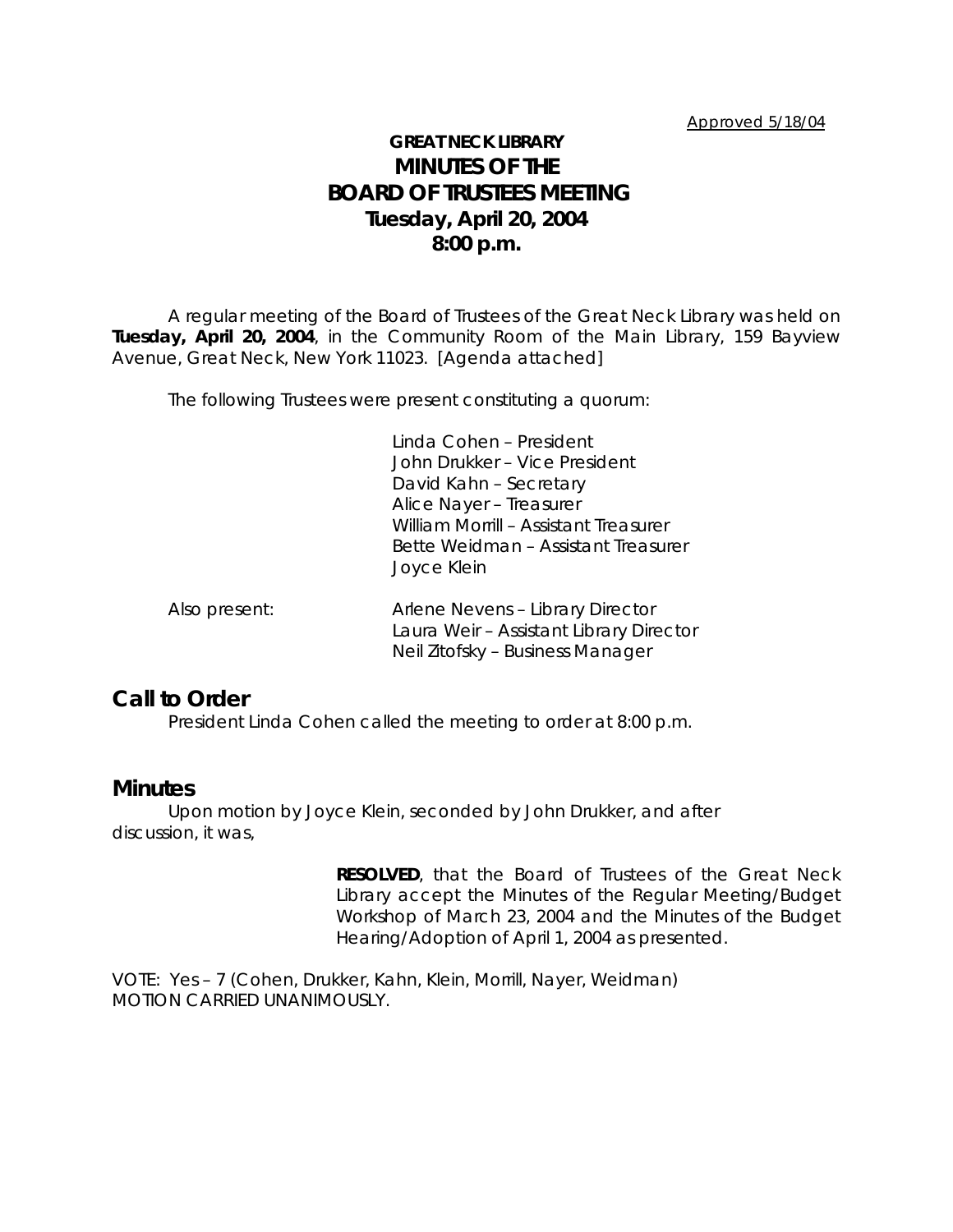## **Treasurer's Report – Personnel Report**

During the month of March 2004, revenue received was \$1,022,153. Total expenses were \$564,609.

At the close of business, March 31, 2004, total operating fund holdings were \$2,014,488, which were on deposit at HSBC and The Bank of New York, and in Petty Cash funds at Main and the Branches. This compares to a March 31, 2003 balance of \$2,160,206.

Additionally, the balance of the Main Building and Special Services fund was \$1,274,376; the Automated Library fund was \$131,758; the Restricted Gift fund was \$45,625; the Branch and Special Services fund was \$130,880. These funds totaled \$1,582,639 on March 31, 2004. The March 31, 2003 total was \$1,819,000.

Upon motion by Alice Nayer, seconded by Joyce Klein, and after discussion, it was,

> **RESOLVED,** that the Board of Trustees of the Great Neck Library accept the April 20, 2004, Treasurer's Report with the Personnel Changes of March 20, 2004 through April 15, 2004.

VOTE:Yes – 7 (Cohen, Drukker, Kahn, Klein, Morrill, Nayer, Weidman) *MOTION CARRIED UNANIMOUSLY.*

Upon motion by Alice Nayer, seconded by Joyce Klein and after discussion, it was,

> **RESOLVED,** that the Board of Trustees of the Great Neck Library authorize the Treasurer to pay the persons named in the Check Register dated March 20, 2004 through April 15, 2004, Paid-Checks numbered 1100 through 1103 and 29226 through 29288, and To-Be-Paid checks numbered 29289 through 29415, the sums set against their respective names, amounting in the aggregate to \$167,893.55.

VOTE:Yes – 7 (Cohen, Drukker, Kahn, Klein, Morrill, Nayer, Weidman) *MOTION CARRIED UNANIMOUSLY.*

In response to a query at the March 23, 2004 meeting on why the 2003 audit report did not list branch expenditures independently of the Main Library as was the practice in 1999 and 1998, Business Manager Zitofsky reported on his findings. After checking past audit reports, the 2003 audit report was no different from the previous years. Monthly internal interim statements with line-by-line entries for every expenditure for the main building fund were prepared for the years in question and this might have been the apparent confusion.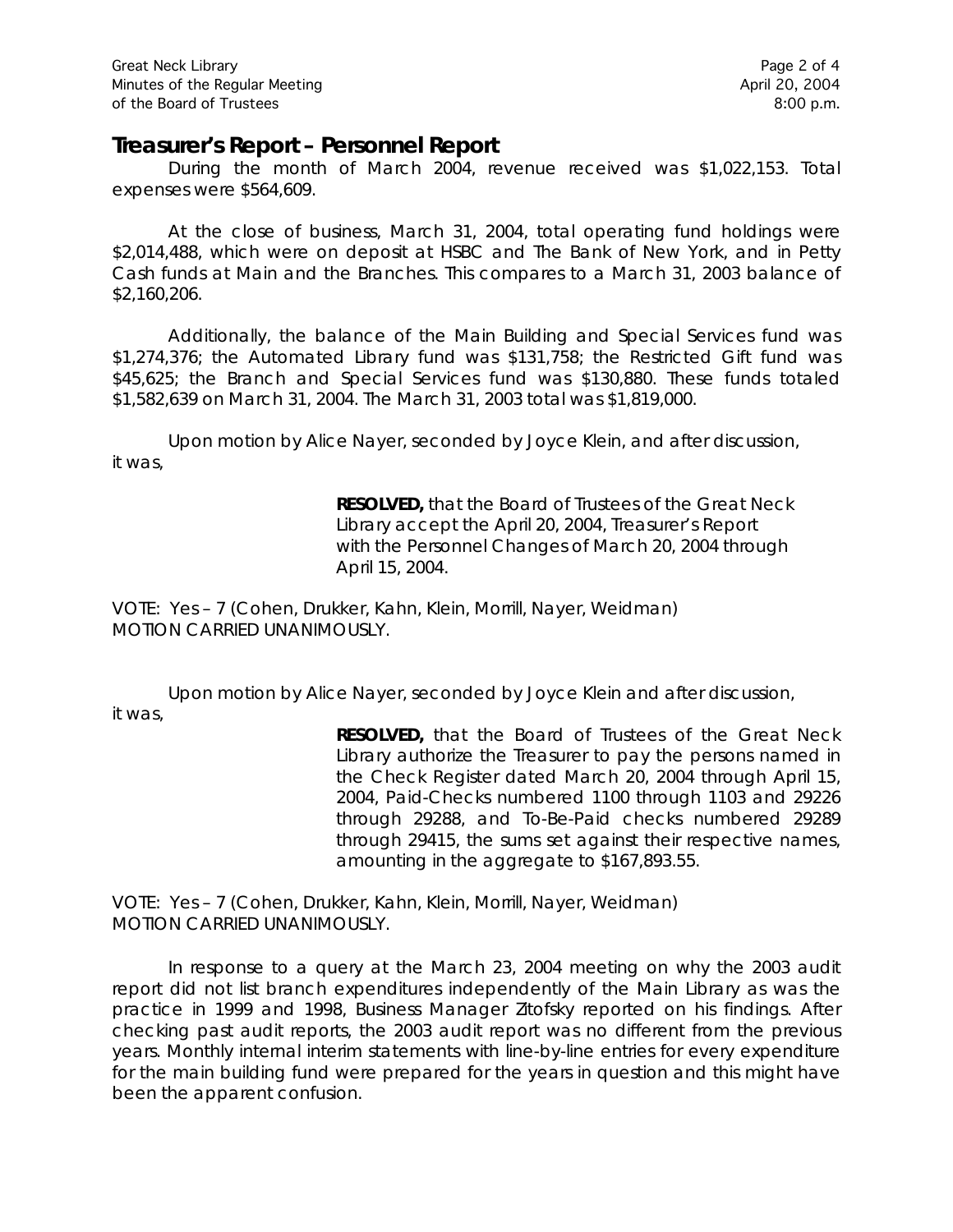# **Director's Reports** (attached)

Director Nevens gave an update on the Main Building Renovation/ Expansion Project. The Department of Environmental Conservation (DEC) had requested some adjustments be made to the plans. These were done and the plans were resubmitted. After several months of waiting, the DEC again objected to the labeling of the plans and the usage of certain words, and asked for these adjustments to be made.

Also, at the Udall's Pond meeting on March 8, 2004, the County representative stated that the County now has new requirements for storm water runoff, which is separate from what the DEC requires. To this effect, the Library's project manager recommended the installation of dry wells in the upper level parking lot to retain much of the water from the upper section of the building, thus draining less into the pond than is currently being done. Dry wells cannot be placed in the lower level parking lot because the water table is too high. The plans will be redrawn incorporating the adjustments required by the DEC and the dry wells for storm water run off as required by the County and then resubmitted to the DEC.

Director Nevens, Project Manager Frank Marino, Zoning Counsel Peter Mineo, Environmental Consultants Terry Elkowitz and Kim Gennaro had a productive meeting with Town Supervisor Kaiman and Town Building Commissioner Wasserman on April 19, 2004 to discuss what the Town requires of the Great Neck Library so once the DEC approves the plans, the process can be expedited. The Town will not look at the Library's plans until after they are cleared by the DEC.

Public Comment: Varda Solomon, Ralene Adler

## **New Business**

Automated Library Fund

Upon motion by Bette Weidman, seconded by John Drukker and after discussion, it was,

> **RESOLVED,** that the Board of Trustees of the Great Neck Library authorize a subscription to E\*Vanced Solutions, a web based online calendar, registration management, and room booking software, at a cost of \$2,018 to be charged to the Automated Library fund.

VOTE:Yes – 7 (Cohen, Drukker, Kahn, Klein, Morrill, Nayer, Weidman) *MOTION CARRIED UNANIMOUSLY.*